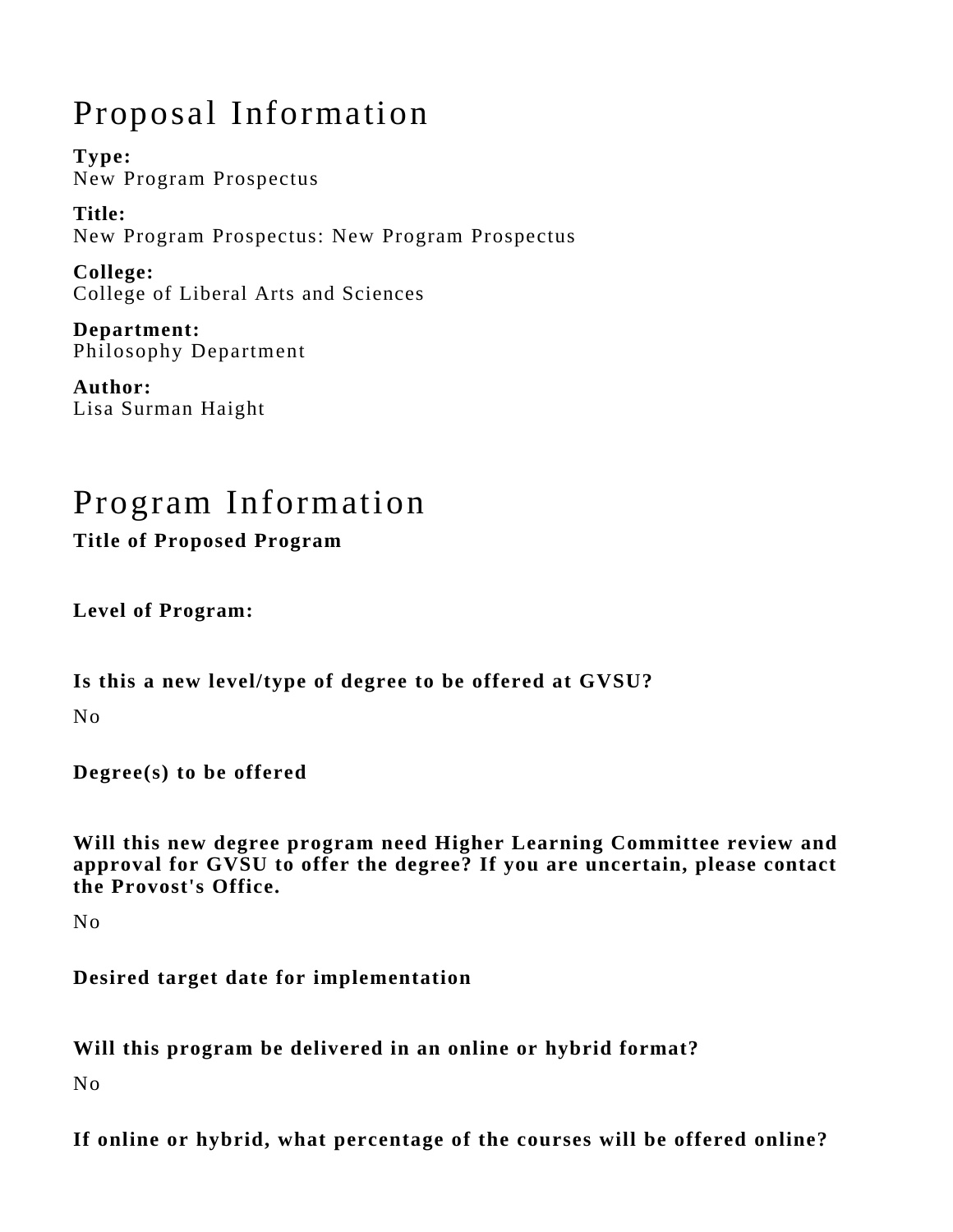**Home Unit** 

**Other Units involved** 

### Description of Proposed Program

**What is the estimated total number of required program credits? What is the estimated breakdown of new and existing courses?** 

**Are there policies and/or practices at GVSU that impede offering this program? If so, please describe:** 

**How does this program meet our core value of integrating liberal learning with career or professional preparation? (maximum of 200 words)** 

**Are any of the following experiential learning activities included in the program? Check all that apply: field experiences** 

- **laboratory experiences**
- **internships**
- **undergraduate research**
- **service learning**
- **international studies**
- **global learning**
- **collaborative assignments and projects**
- **problem-based learning**
- **blending of traditional disciplines**
- **residential learning communities**
- **other**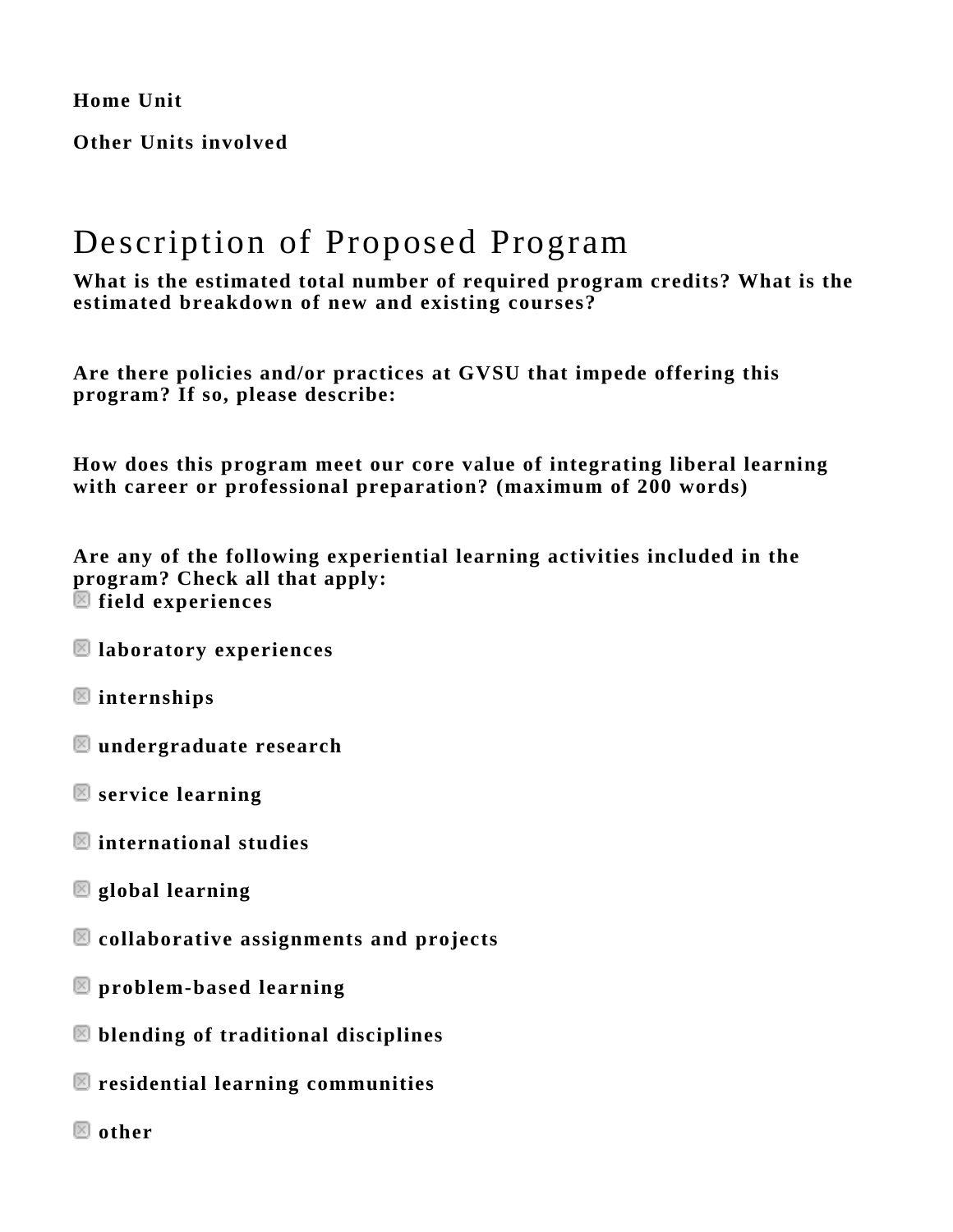**You may elaborate here: (maximum of 200 words)** 

**How does this program advance the strategic goals of the unit/s, college/s, and university?** 

## Desirability

**Describe the need (local, regional, state, national, and/or global) for this program at Grand Valley State University. attach any relevant data from external sources and/or internal sources that speak to the need of the program(e.g. information from supporting professional organizations, feedback from industrial partners, etc.) (max. 200 words)** 

**Describe the perceived interest in this program at GVSU and how this was determined. (max 200 words)** 

**Describe any peer programs/model curricula that were a basis for this proposal.** 

**If this program approximates programs at other Michigan institutions, please describe why GVSU should offer it. If this program is distinct, please describe what value it offers.** 

**How does this program adopt current standards and/or emerging directions in the field and/or pedagogy?** 

### Feasibility

Estimate the additional personnel resources needed to fully implement the program:

**Number of Full-time Tenure Track Faculty**

 $\Omega$ 

#### **Number of Affiliate Faculty**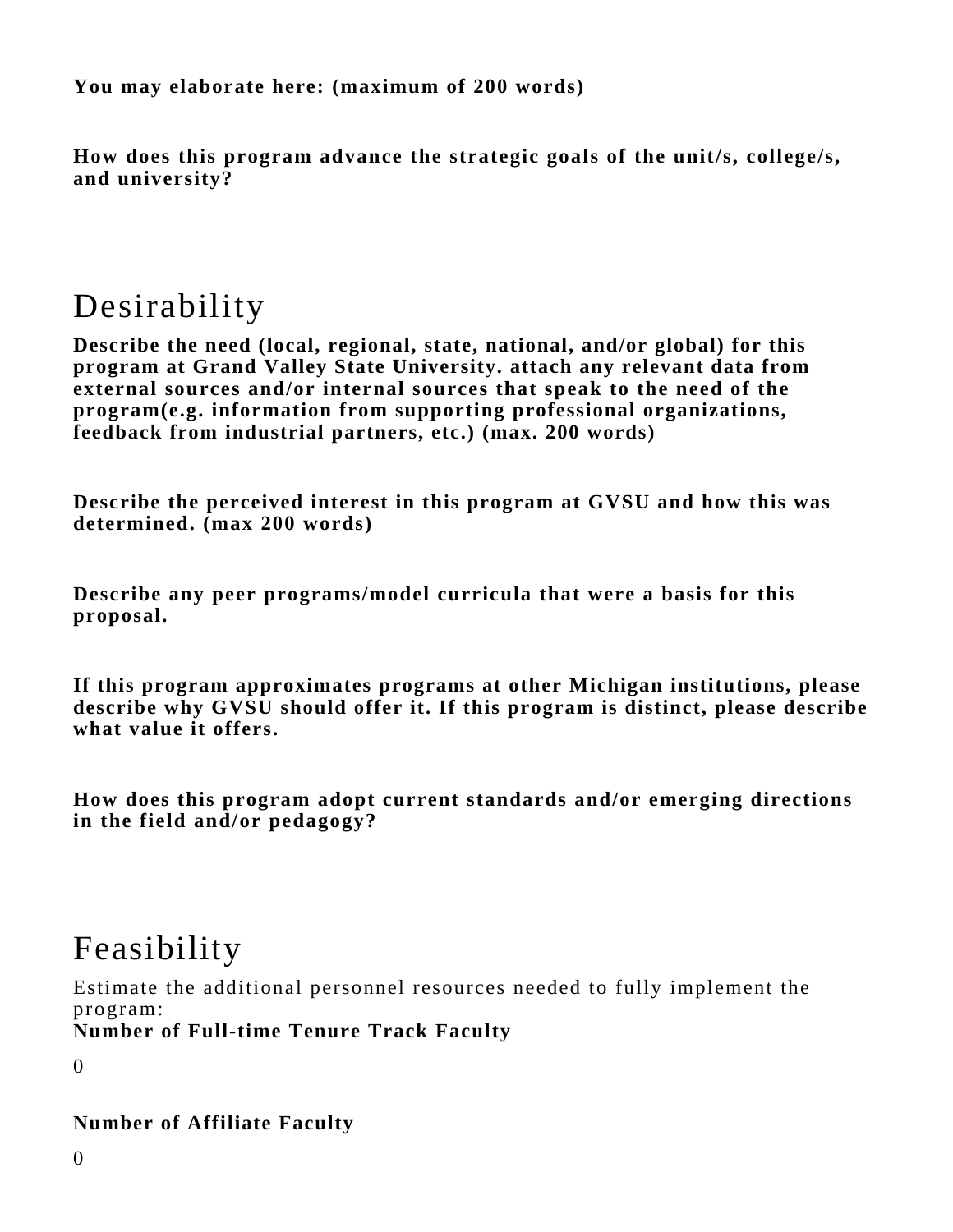**Number of Full-time AP positions**

0

**Number of Visiting Faculty**

0

**Number and level of PSS positions**

 $\Omega$ 

**Number of GA**

0

**Program Coordinator**

0

**Student Workers**

 $\Omega$ 

#### **Rationale for Personnel needs (max 200 words)**

Estimate additional physical needs for the proposed program [classrooms, labs, special equipment, etc...] **New Building**

No

**New Type of Classroom**

No

**New Lab**

No

**New Library Resources**

No

### **New Office Space for Faculty/staff**